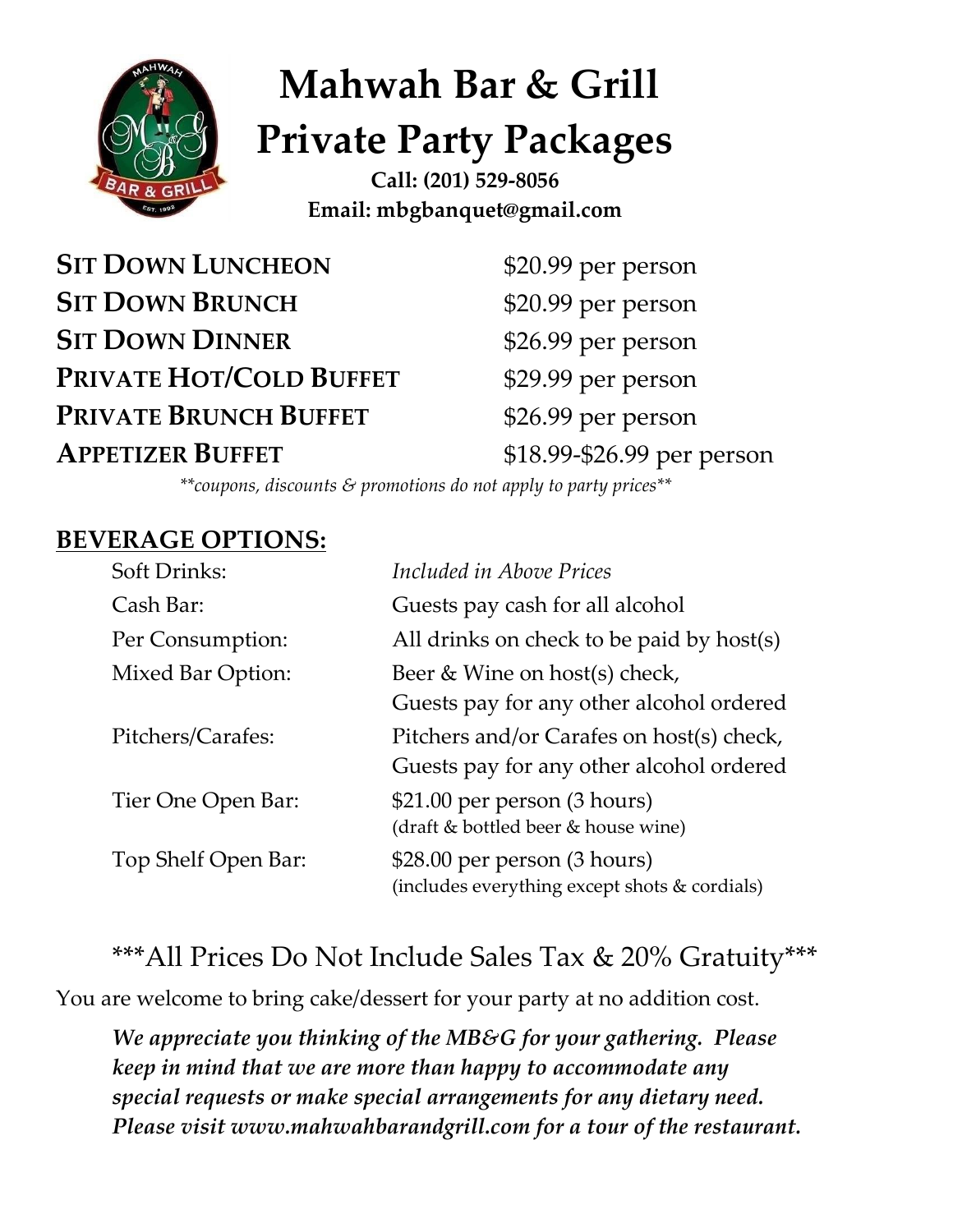## **SIT DOWN LUNCH MENU**

#### **\$20.99 per person**

#### **Includes:**

Soup/Salad Entrée Soft Drinks Coffee / Tea

#### **Does Not Include:**

Tax (6.625%) Gratuity (20%) Alcohol (?) **Dessert Option** \$3 per person (Choice of Brownie Sundae, Apple Crisp a-la-mode, or Ice Cream)

*Do not hesitate to contact us with any questions. We appreciate the opportunity to host your event. Thanks! Craig* 

### **Add Appetizer Combo Platter (+\$6 per person)**

#### **Choose Four:**

- Raw Vegetable Crudité
- Mini Chicken Quesadillas
- Cheese & Cracker Assortment
- Loaded Potato Skins
- Boneless Buffalo Wings
- Spinach & Artichoke Dipper
- Mozzarella Sticks
- Buffalo Cauliflower
- Bruschetta on Toasty Crisps
- Bavarian Pretzel Sticks
- Vegetable Spring Rolls

*(Personalize your menu heading!)*

**CHOICE OF STARTER:** *Garden Salad with balsamic vinaigrette or*

#### *Cup of Soup Du Jour*

#### **CHOICE OF ENTRÉE:**

*Linguini Alfredo Topped with breaded chicken cutlet*

#### *Frankie Mahwah*

*Carved grilled chicken on ciabatta with arugula, roasted tomato, pesto mayo & fresh mozzarella*

#### *Backyard BBQ Burger*

*Vermont cheddar cheese, lettuce, tomato, crispy onions, Applewood smoked bacon & BBQ sauce* 

#### *Crispy Asiago Chicken Wrap*

*Breaded chicken cutlet, asiago cheese, chipotle ranch, tomato & shredded lettuce*

#### *Hot Sliced Prime Rib Sandwich*

*On a club roll with provolone cheese, crispy onions & horseradish marmalade sauce*

#### *Grilled Kale Burger*

*Ona brioche bun with avocado, pepper jack cheese, green leaf lettuce & pico de gallo*

#### *Jersey Pride Salad*

*Mixed baby greens tossed in a tomato balsamic with fresh mozzarella, croutons, tomato, cucumbers & grilled chicken*

*"\_\_\_\_\_\_\_\_\_\_\_\_\_\_\_"*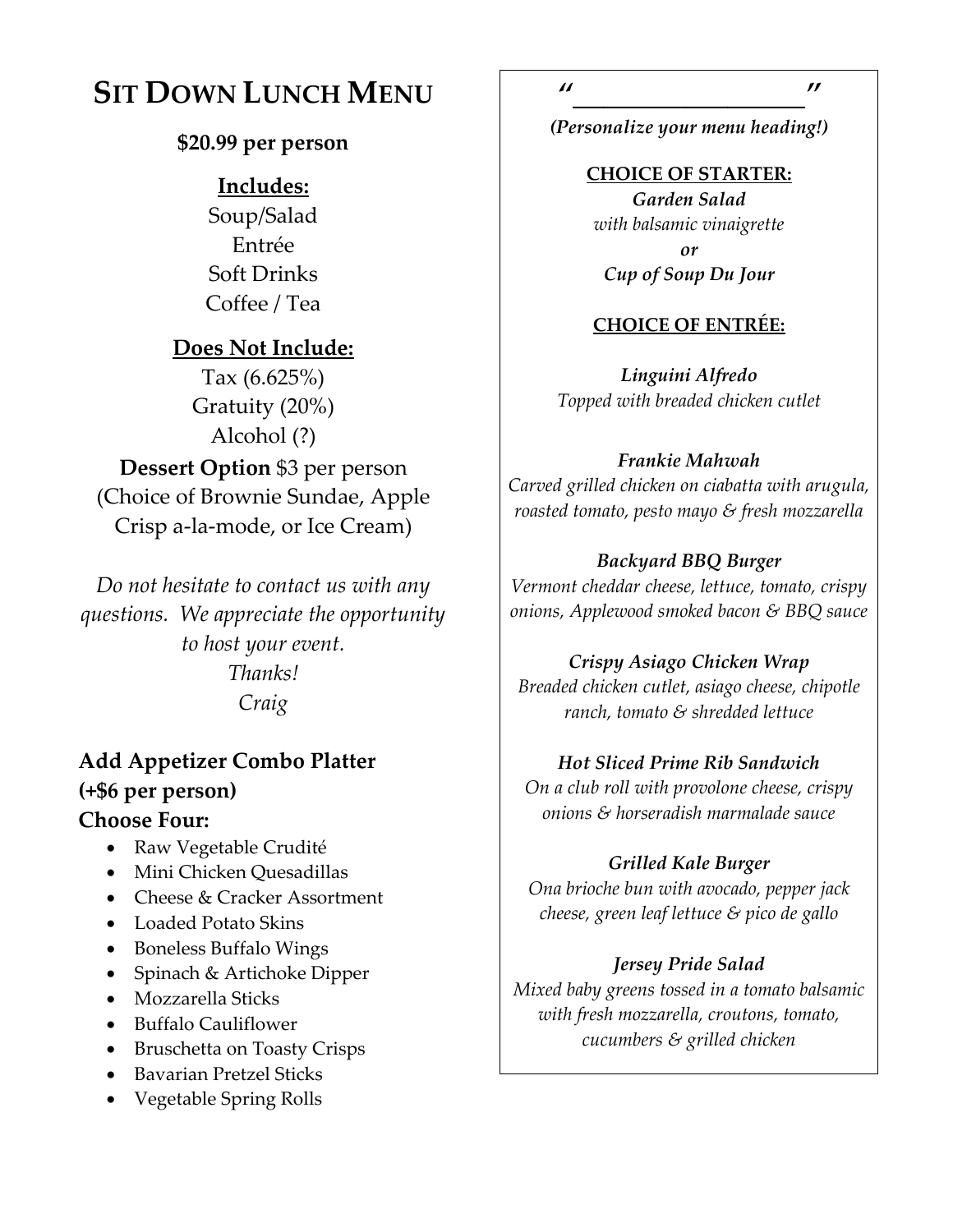## **SIT DOWN BRUNCH MENU**

#### **\$20.99 per person**

#### **Includes:**

Soup/Salad Entrée Soft Drinks Coffee / Tea

#### **Does Not Include:**

Tax (6.625%) Gratuity (20%) Alcohol (?) **Dessert Option** \$3 per person (Choice of Brownie Sundae, Apple Crisp a-la-mode, or Ice Cream)

*Do not hesitate to contact us with any questions. We appreciate the opportunity to host your event. Thanks! Craig* 

## **Add Appetizer Combo Platter (+\$6 per person)**

#### **Choose Four:**

- Raw Vegetable Crudité
- Mini Chicken Quesadillas
- Cheese & Cracker Assortment
- Loaded Potato Skins
- Boneless Buffalo Wings
- Spinach & Artichoke Dipper
- Mozzarella Sticks
- Buffalo Cauliflower
- Bruschetta on Toasty Crisps
- Bavarian Pretzel Sticks
- Vegetable Spring Rolls

*(Personalize your menu heading!)*

**CHOICE OF STARTER:** *Garden Salad With balsamic vinagrette or Cup of Soup Du Jour*

#### **CHOICE OF ENTRÉE:**

*Eggs Benedict Twin Jumbo English Muffins with Poached Egg, Ham & Hollandaise Sauce with a Side of Fresh Fruit*

> *The Blue Plate Special Sausage, Bacon, Scrambled Eggs, Toast, French Fries & Fresh Fruit*

#### *California Brunch Delight*

*Herb Crusted Salmon topped with Poached Egg on Sourdough with Arugula, Roasted Peppers & Side of Fresh Fruit*

#### *The Jersey Pride Salad*

*Mixed Baby Greens tossed in Tomato Balsamic with Chopped Grilled Chicken, Red Onion, Cucumber, Tomato, Croutons & Fresh Mozzarella*

#### *Open Face Smoked Salmon Pita*

*With Capers, Red Onions & Cream Cheese paired with Petite Caesar Salad*

#### *Zembriski's Par-BBQ Burger*

*Topped With Bacon, Cheddar, Lettuce, Tomato, Crispy Onions & Horseradish BBQ Sauce*

#### *Grilled Portabella Mushroom Sandwich With Roasted Peppers, Sauté Spinach & Fresh Mozzarella*

*"\_\_\_\_\_\_\_\_\_\_\_\_\_\_\_"*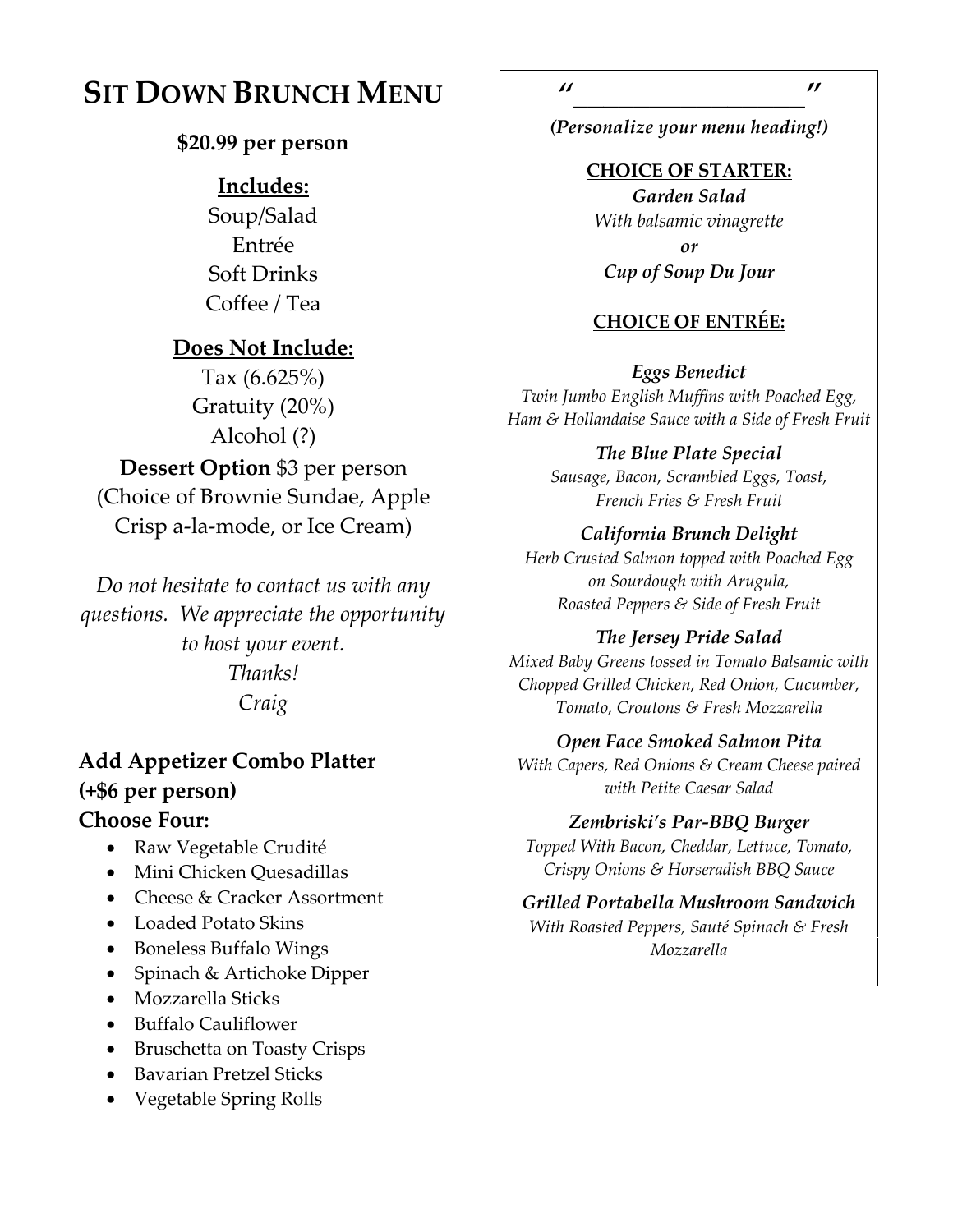## **SIT DOWN DINNER MENU**

#### **\$26.99 per person**

#### **Includes:**

Soup/Salad Entrée Soft Drinks Coffee / Tea

#### **Does Not Include:**

Tax (6.625%) Gratuity (20%) Alcohol (?) **Dessert Option** \$3 per person (Choice of Brownie Sundae, Apple Crisp a-la-mode, or Ice Cream)

*Do not hesitate to contact us with any questions. We appreciate the opportunity to host your event. Thanks! Craig* 

## **Add Appetizer Combo Platter (+\$6 per person)**

#### **Choose Four:**

- Raw Vegetable Crudité
- Mini Chicken Quesadillas
- Cheese & Cracker Assortment
- Loaded Potato Skins
- Boneless Buffalo Wings
- Spinach & Artichoke Dipper
- Mozzarella Sticks
- Buffalo Cauliflower
- Bruschetta on Toasty Crisps
- Bavarian Pretzel Sticks
- Vegetable Spring Rolls

*"\_\_\_\_\_\_\_\_\_\_\_\_\_\_\_"*

*(Personalize your menu heading!)*

#### **CHOICE OF STARTER:**

*Garden Salad With Balsamic Vinaigrette or Cup of Soup Du Jour*

#### **CHOICE OF ENTRÉE**

*Chicken Picatta capers & roasted peppers over penne pasta*

*Chicken Cutlet Parmigiana over angel hair pasta* 

> *Pop's Fish & Chips house chips & cole slaw*

#### *Salmon Tower*

*Atlantic Salmon stacked on Bed of Mashed Potatoes Layered with Portabella Mushroom, Roasted Red Peppers, Sautéed Spinach, Bruschetta & Balsamic Glaze*

> *Penne ala Vodka grilled chicken & garden vegetables*

#### *Smothered Chateau Steak*

*sautéed mushrooms, crispy onions & peppercorn gravy, served with baked potato & vegetable*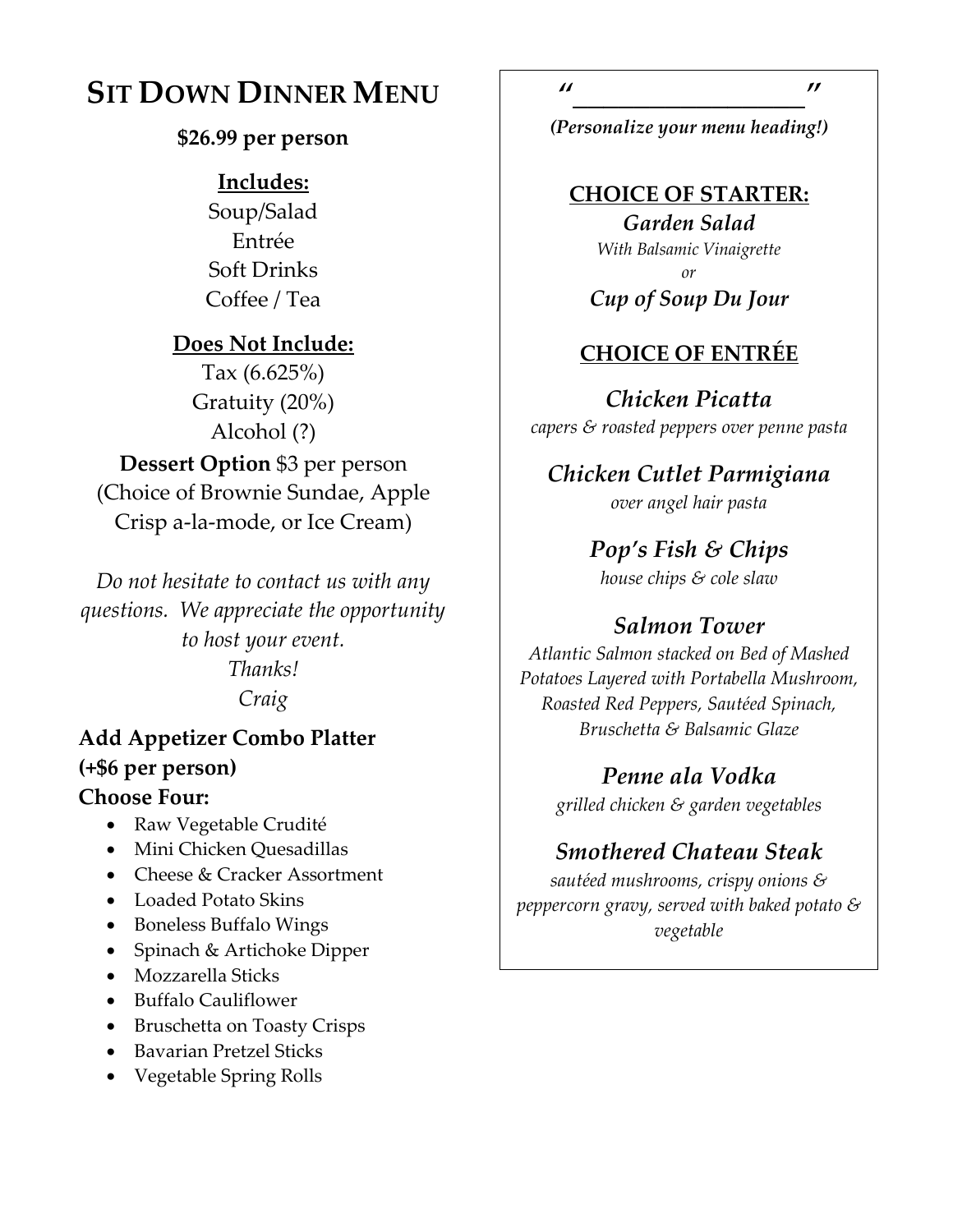## **Mahwah Bar & Grill Buffet Menu**

(Minimum of 25 People)

**Choice of Any 4 Items \$29.99 per person / Kids Under 12 are \$14.99 each Each additional item \$4 per person**

\*\*\*Prices do not include tax & 20% gratuity\*\*\*

| <b>HOT SELECTIONS</b>                                                                                                                                                                                                                                                              |                                                                                                                                                                                                                                                                                                                         |  |  |  |
|------------------------------------------------------------------------------------------------------------------------------------------------------------------------------------------------------------------------------------------------------------------------------------|-------------------------------------------------------------------------------------------------------------------------------------------------------------------------------------------------------------------------------------------------------------------------------------------------------------------------|--|--|--|
| <b>Chicken Picatta</b><br><b>Chicken Francaise</b><br>Chicken Marsala<br><b>Chicken Pot Pie</b><br>Chicken Parmigiana<br><b>Lemon Chicken</b><br><b>Chicken Cordon Bleu</b><br>Chicken Frascatti w/mushrooms & artichokes<br>Chicken Saltimbocca<br>t available over rice or pasta | Eggplant Parmigiana<br><b>Eggplant Rollatini</b><br><b>Baked Ziti</b><br>Cavatappi & Broccoli in Garlic & Oil<br>Tortellini (your choice of sauce)<br>Pasta Alfredo<br>Pasta Primavera<br>Pasta Carbonara<br>Pasta & Veggies in Pesto Chipotle<br><b>Cream Sauce</b><br>Penne ala Vodka (with OR without<br>vegetables) |  |  |  |
| <b>Sausage &amp; Peppers</b><br><b>Beef Tips Au Poivre</b>                                                                                                                                                                                                                         | <b>Stir Fry Veggies</b><br>Sautéed Broccoli Rabe                                                                                                                                                                                                                                                                        |  |  |  |
| Beef Tips Stroganoff (over egg noodles)                                                                                                                                                                                                                                            | <b>Haricot Vert Almandine</b>                                                                                                                                                                                                                                                                                           |  |  |  |
| <b>Beef Tips Stir Fry</b>                                                                                                                                                                                                                                                          | Sautéed Spinach                                                                                                                                                                                                                                                                                                         |  |  |  |
| <b>Beef Tips Marsala</b>                                                                                                                                                                                                                                                           | <b>Roasted Brussel Sprouts</b>                                                                                                                                                                                                                                                                                          |  |  |  |
| <b>Pepper Steak</b>                                                                                                                                                                                                                                                                | <b>Roasted Cauliflower</b>                                                                                                                                                                                                                                                                                              |  |  |  |
| <i><u>A</u></i> available over rice or pasta                                                                                                                                                                                                                                       | <b>Mashed Potatoes</b>                                                                                                                                                                                                                                                                                                  |  |  |  |
|                                                                                                                                                                                                                                                                                    | <b>Roasted Fingerling Potatoes</b>                                                                                                                                                                                                                                                                                      |  |  |  |
|                                                                                                                                                                                                                                                                                    | Jasmine Rice                                                                                                                                                                                                                                                                                                            |  |  |  |
| <b>COLD SELECTIONS</b>                                                                                                                                                                                                                                                             |                                                                                                                                                                                                                                                                                                                         |  |  |  |
| <b>Assorted Sandwiches</b><br>(combo platter of sandwiches & wraps)<br><b>Fresh Fruit Salad</b><br><b>Cole Slaw</b>                                                                                                                                                                | <b>Mixed Garden Salad</b><br><b>Caesar Salad</b><br>Spinach Salad<br><b>Potato Salad</b>                                                                                                                                                                                                                                |  |  |  |
| <b>Raw Vegetable Platter</b>                                                                                                                                                                                                                                                       | Pasta Salad                                                                                                                                                                                                                                                                                                             |  |  |  |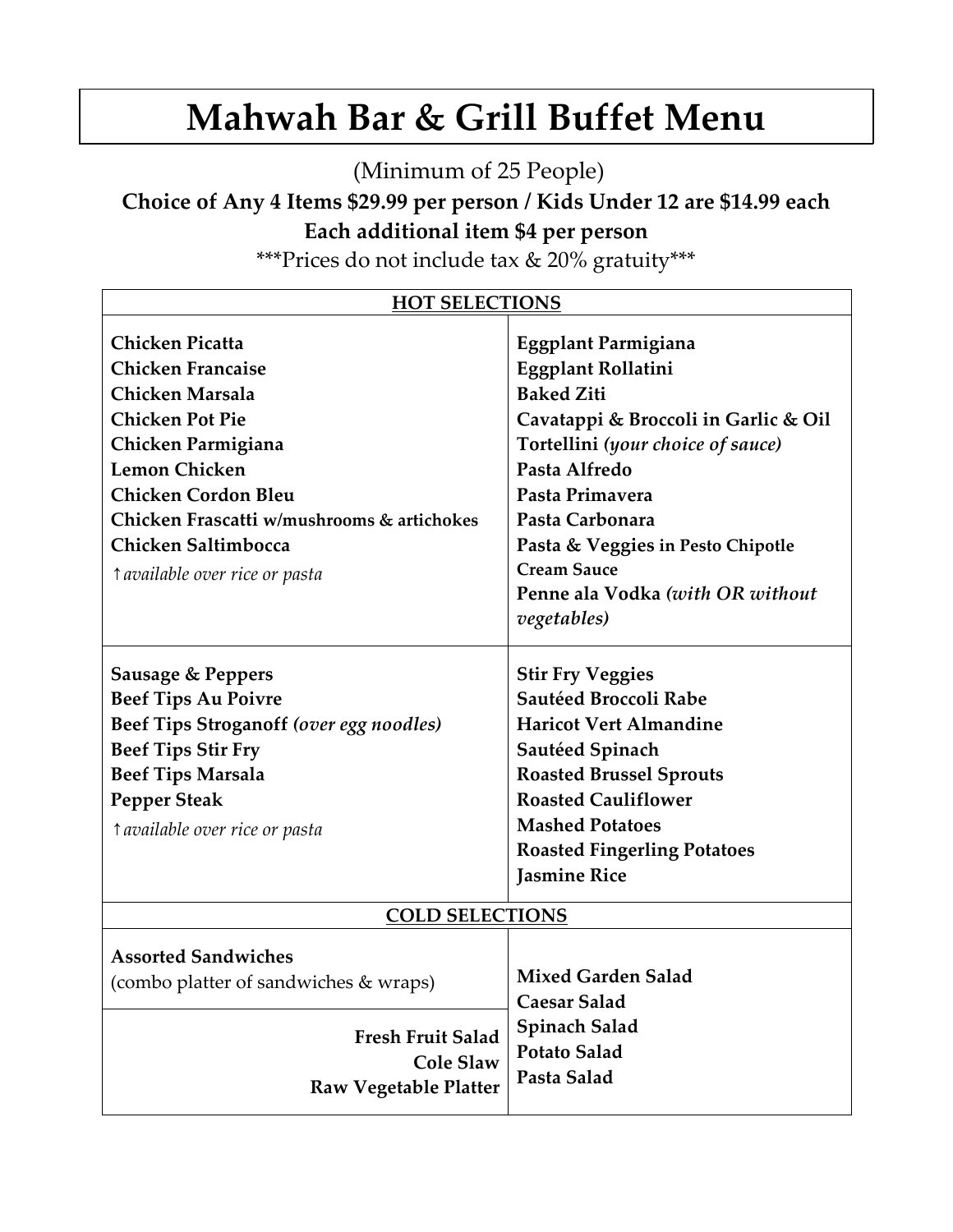## **Private Brunch Buffet**

(Minimum of 25 People) **\$26.99 per adult / \$13.99 children under 12 Each additional item \$4 per person** 

\*\*\*Prices do not include tax & 20% gratuity\*\*\*

## **Comes with:**

- Mixed Garden Salad or Caesar Salad
- Fresh Fruit Platter
- Assorted Muffins, Danishes, Pastries
- Soft Drinks, Coffee & Tea

## **Please Choose 5 of the Following:**

- Traditional Eggs Benedict
- Pulled Pork Eggs Benedict
- Monkey Bread French Toast
- Carved Ham with pineapple
- Penne ala Vodka *(with or without garden vegetables)*
- Swedish Meatballs
- Pasta Primavera
- Caprese: *Fresh Mozzarella, Tomato & Basil Platter*
- Scrambled Eggs
- Bacon
- Sausage
- Pancakes
- Home Fries

## **Add Unlimited Mimosas for \$10 per person**

**Add Unlimited Mimosas & Bloody Mary's for \$13 per person**